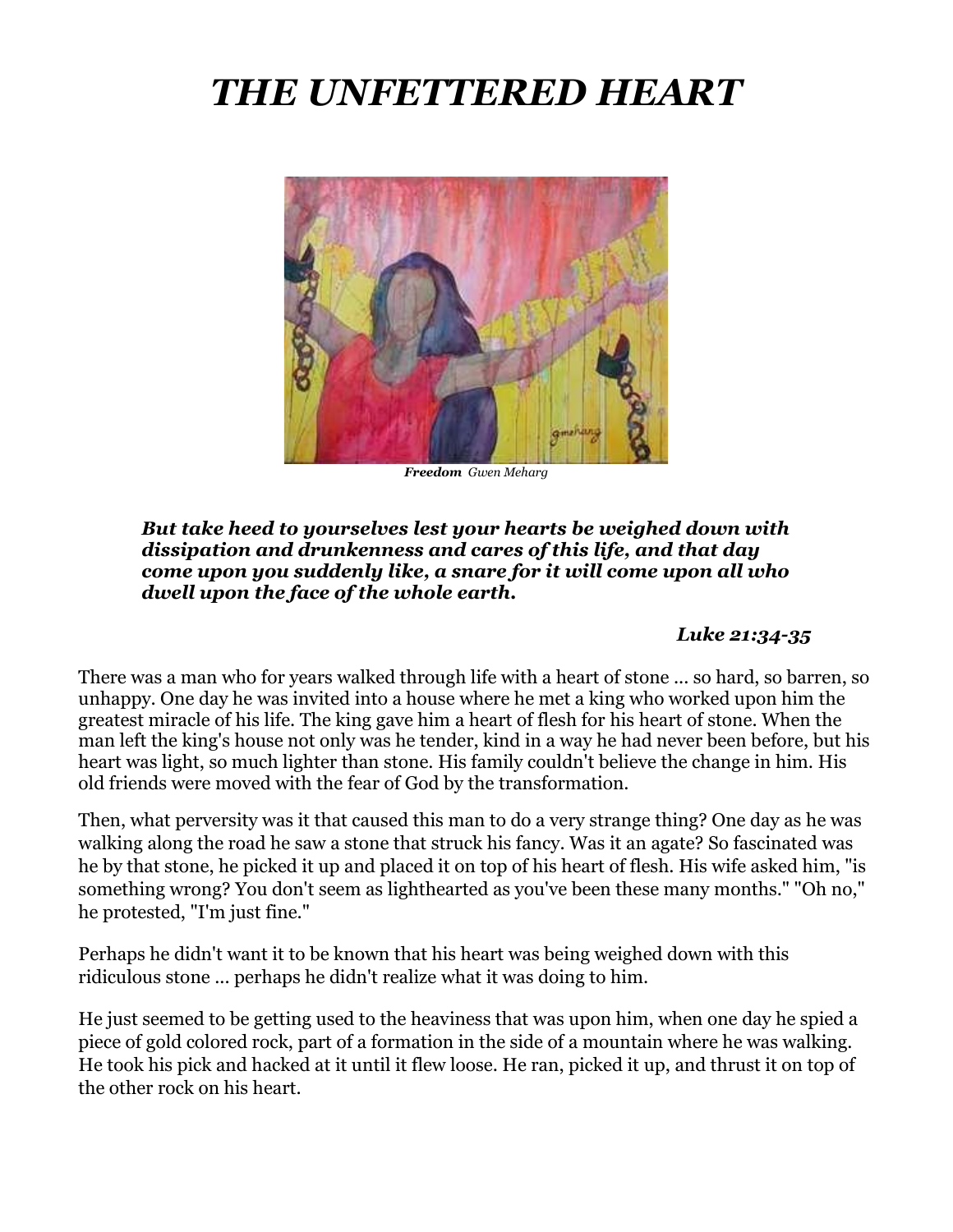Here we have a man who has been given a heart of flesh for a heart of stone. But now this heart of flesh is so weighed down, so burdened, so weary, so heavy by the needless weights laid on it that it is unable to function.

Slowly his heart begins to harden into the likeness of the weights it carries.

So what happened to that carefree, joyful, child-like heart you got when you first came to Jesus?

Did He not give you a heart of flesh for a heart of stone?

Then why all the heaviness, the sadness, the despair, the confusion?

You had peace for a while --- where did it go?

## *But take heed to yourselves lest your hearts be weighed down with dissipation and drunkenness and cares of this life, and that day come upon you suddenly like a snare....*

It's possible for your heart, even after Jesus has given you a new heart, to become so weighed down it can't function, can't rejoice, can't think, or see, or decide.

# **1. Dissipation**

What happens to that new, broken, contrite, heaven-filled heart if you lay upon it the stone of dissipation? "Oh, but I don't dissipate," you protest. "I go to bed at a decent hour each night."

But dissipation is not just gambling all night, or throwing your life down the sewer.

Dissipation is the squandering of your life on things that are *trivial* ... pouring out your strength and your time upon nonsense. You can dissipate yourself on;

- Facebook, You Tube,
- daydreams,
- memories of your childhood,
- some hobby that absorbs your mind and will,
- your latest ambition.

And you will find that every time you dissipate yourself on any of these things your heart begins to feel burdened and weary and too tired to think.

There may be people reading this who are so dissipated, so drained and numbed by their vanities they cannot lift their heart into the presence of God.

They are much too burdened, and will remain so until they remove the stone of dissipation.

# **2. Drunkenness**

The heart can be weighed down by the stone of drunkenness ... actual drunkenness or its equivalent.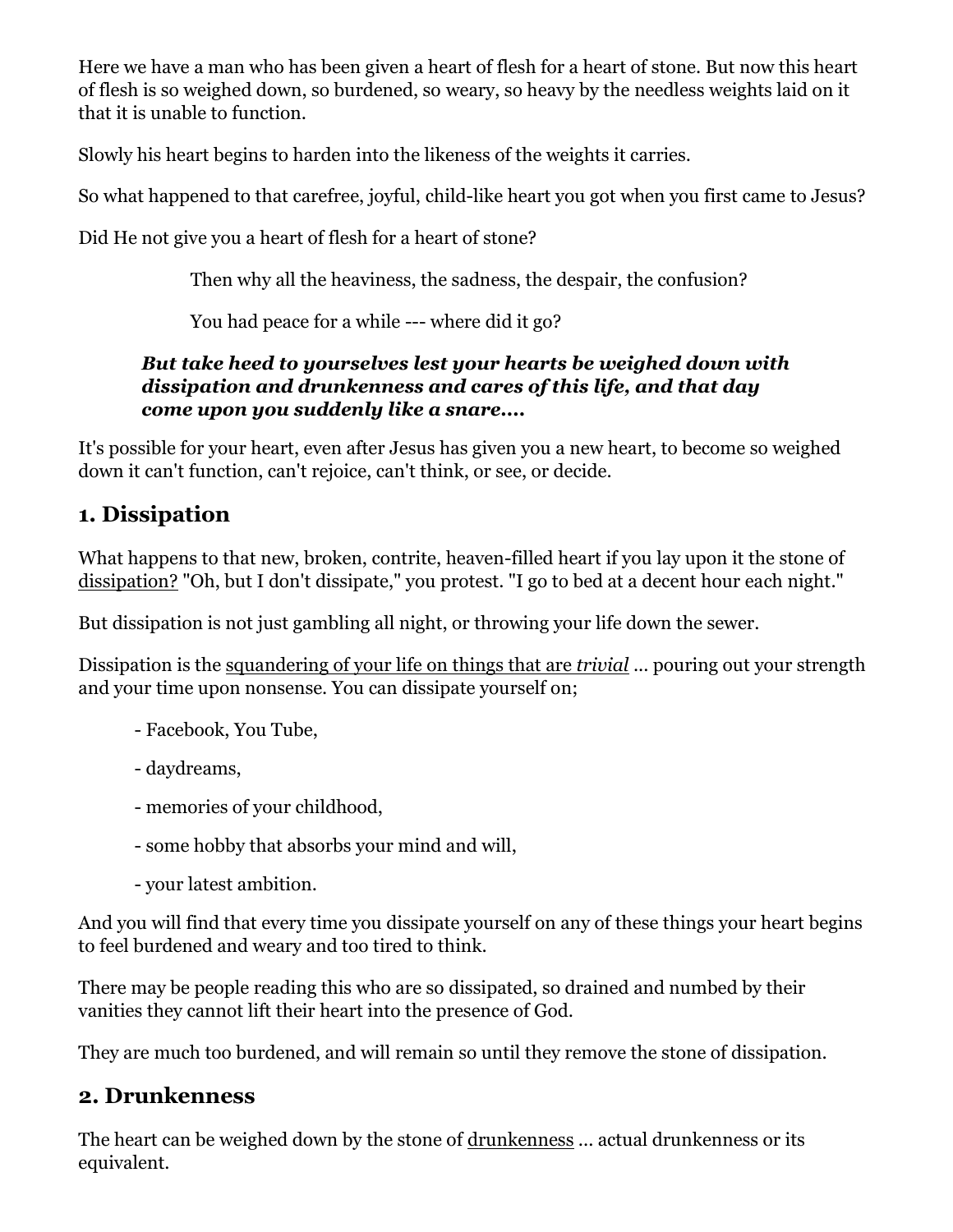We're drunk when we withdraw from reality into a illusion of any kind. People get high to be relieved of the burden of reality. But my friend, the burden of unreality is a million times heavier.

You may think you're cheering yourself up every time you dream of winning the lottery ... but you're actually weighing down your heart.

You may think you're finding relief by going off on that pretend trip with that pretend person, but you're simply putting another stone on your heart.

Or when you imagine what you'd like to do to your boss at work ... how you'd like to push him into the mud, or see him fall on his face - another stone settles on your heart.

Some of us may come to fellowship drunk with wine, and some of us come ... staggering in a stupor of our own false dreams.

Our hearts are so weighed down they cannot worship or praise the living God ... nor hear His voice.

# 3**. Cares of this Life**

And who of us needs proof of how the cares of this life are weighing down our hearts like a stone? Of course we can't escape the cares of this life.

- When the roof leaks, it needs to be fixed.
- When the battery in your car gives out you have to charge it or replace it.
- Bills have to be paid.
- Misunderstandings with our neighbors have to be cleared-up.

Of course we are to be responsible for every obligation we make. But do the cares of this life really have to be carried *next to our heart*?

Do we have to get ourselves so tangled up in obligations, financial and otherwise, that we can think of nothing else? When we are bent over by the weight of all our cares we need to ask ourselves whether we haven't overloaded ourselves with unnecessary cares.

Some of us are so loaded down with the stone of cares we haven't thought a truly godly thought in months. How can you lift up your heart in praise to God when it's flattened under the weight of needless, ridiculous cares?

The only reason Jesus tells us to take heed to ourselves lest our hearts be weighed down is because He has made it possible for us to throw off these weights.

It's totally unnecessary for you to walk around with your heart crushed flat under these stones. You can pick up those stones and throw them away and breathe freely, and think clearly, and rejoice in God today.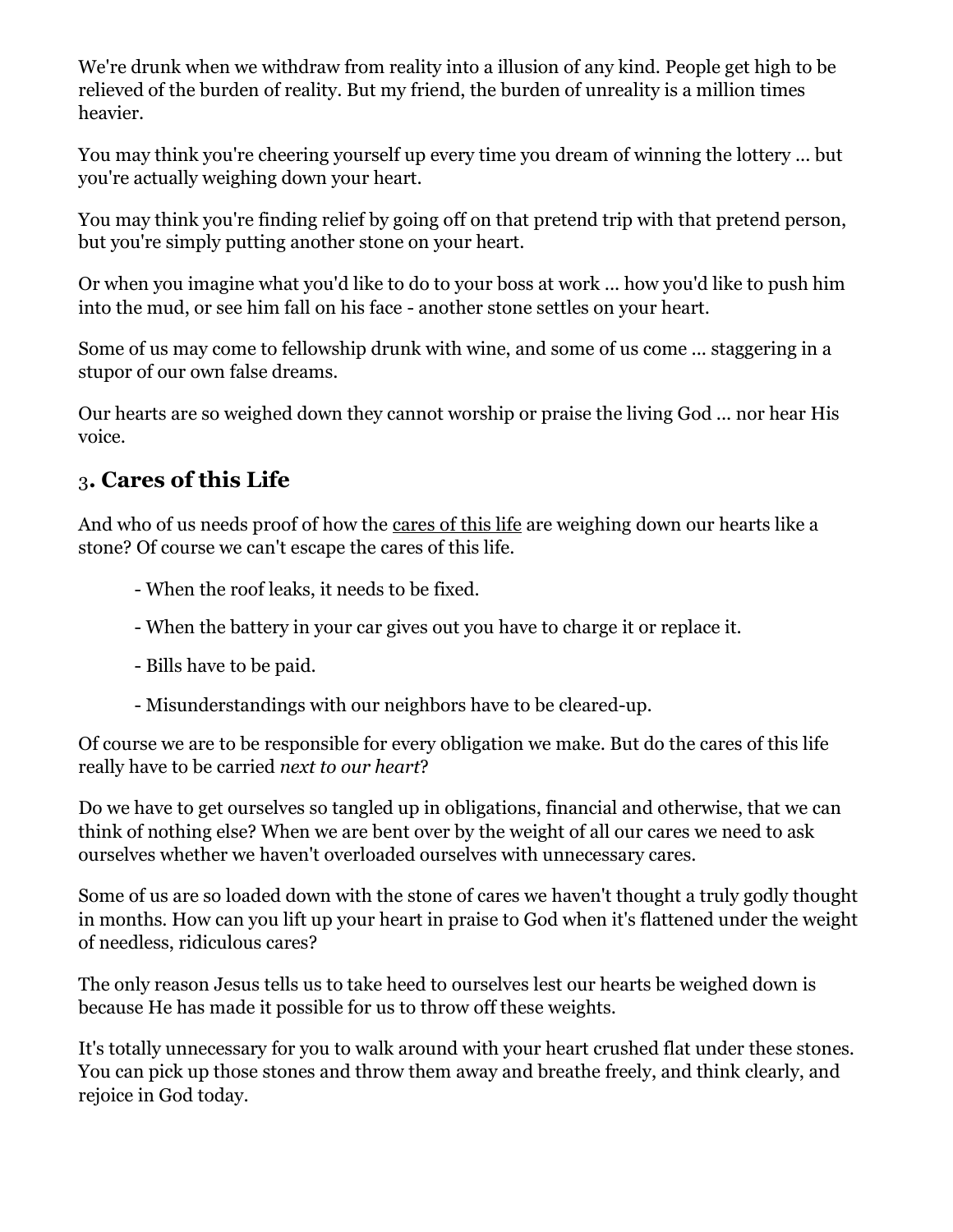

*Exposed Heart Gwen Meharg*

*…let us also lay aside every weight, and sin which clings so closely, and let us run with perseverance the race that is set before us....* 

*Hebrews 12:1b*

# **Laying aside every weight**

1. **Lay aside the weight of dissipation/squandering , beginning the day with Jesus Christ.**

### *"Come to me all you who labor and are heavy laden and I will give you rest."*

You don't just do that once, you do it daily, continuously. You won't dissipate your day if you put that day into the hands of Jesus at the outset. Concentrate your heart on Him, see Him, who is the center of all things.

Many of us still think of prayer at the beginning of the day as a kind of duty, "Yes, I know I really should."

- It's not your duty, it's your joy!

- It's your door to life!

Do you think of it as your duty to eat breakfast? Don't you enjoy that hot cup of coffee and toast with jam? Do you think of it as your duty to take a bath? Perhaps after a month it becomes your duty, but isn't it a pleasure to get your body clean and be refreshed?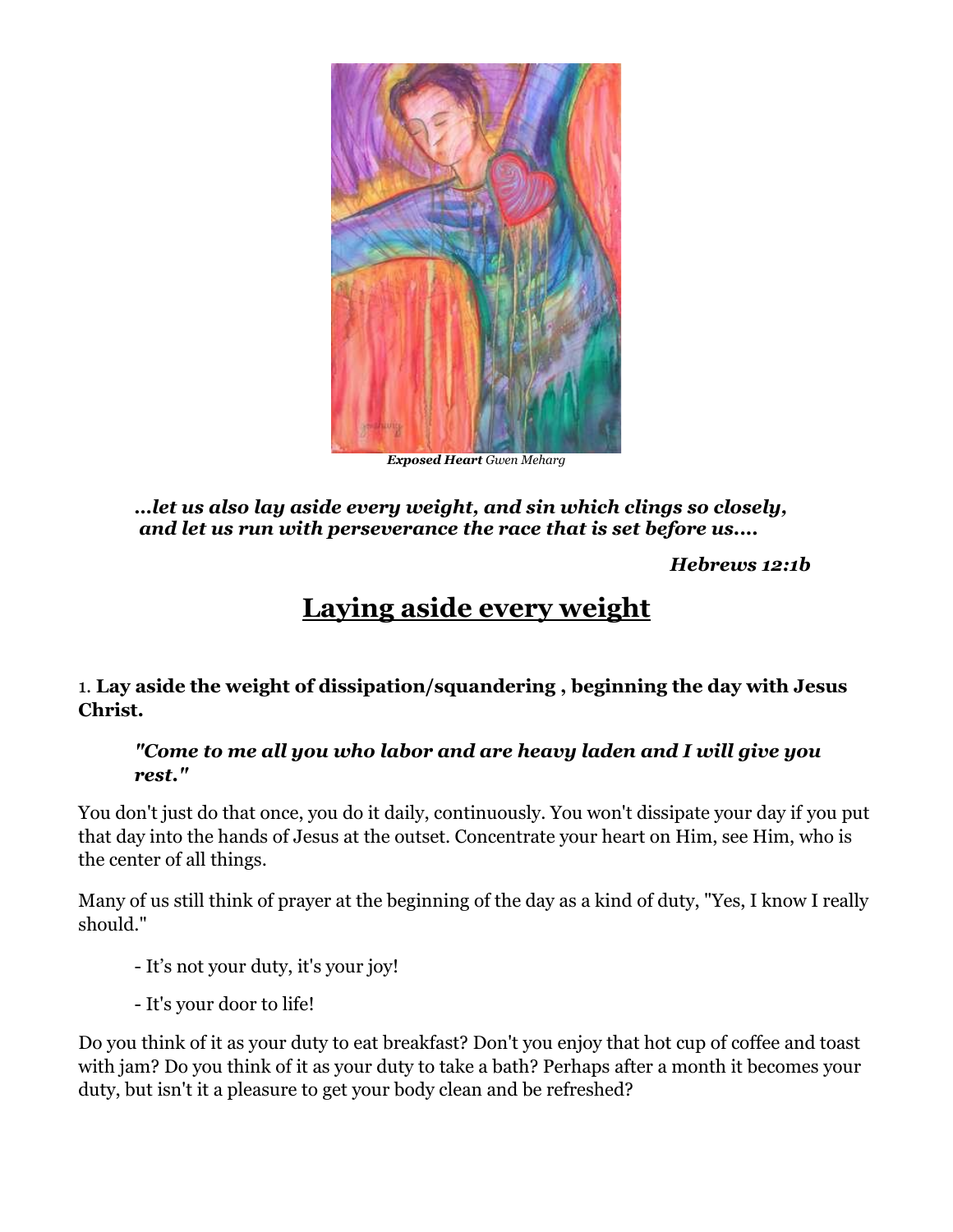

**C***onsuming Fire- Gwen Meharg*

### **How much more a joy to bathe and feed your heart in the light of God in Jesus each morning.**

### 2. **Lay aside the weight of drunkenness and every escape by facing reality at the cross of Jesus Christ.**

Come to the place where the unreal world opens into the real: Calvary.

There you face the reality of the living God who in loving-kindness and tender mercy offers up His most precious possession, His everything, His only begotten Son to redeem you.



*Tree of Life Gwen Meharg*

**Here all your warped twisted ideas of God end in a vision of His fathomless mercy.**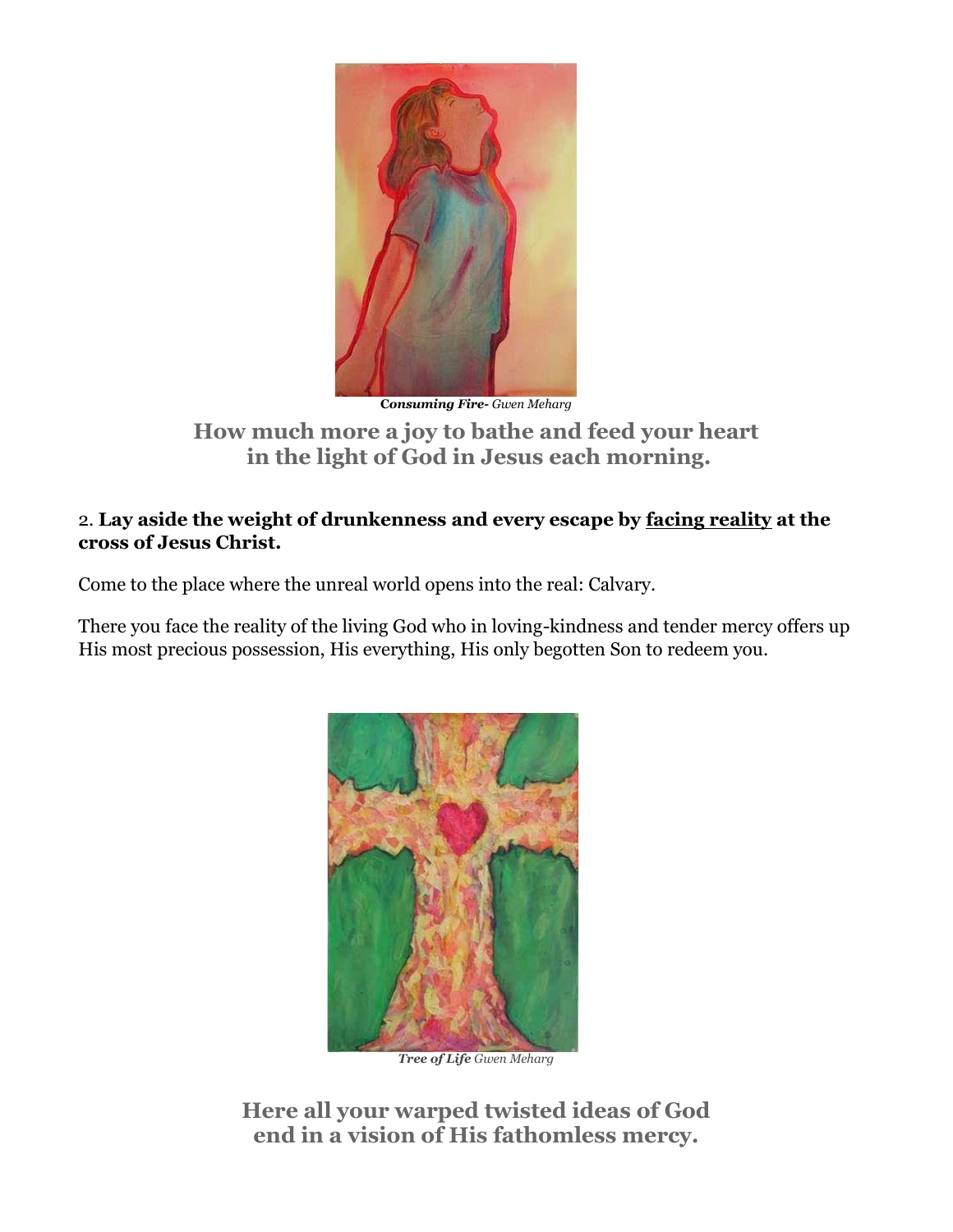And in the light of that mercy you begin to face the reality of your own need. All your ridiculous illusions about yourself vanish and you see that you are just another needy sinner who can't live without God's forgiveness.

And you begin to face the reality of the human need around you. Other people are not things to be used, or fools to be belittled, enemies to be hated. But they are sick, wounded, troubled souls as desperately in need of God's mercy as you are.

When you face reality you won't need to get drunk any more.

**Every form of drunkenness among us will end the minute the afflicted ones choose to face reality and keep facing reality at the cross.**

## 3. **Lay aside the stone of cares by seeking first the Kingdom of God.**

Decide what you're truly living for.

- What is your purpose?
- Where is your goal?
- Where is your heart fixed?
- Where does your treasure lie?

And if you discover that you're actually aiming at some childish illusion, that your heart is enslaved to mammon, money and the things it buys, do as Matthew did that day in his tax office. Drop everything and come to Jesus. Leave it all back there and put your life, body, soul, and spirit, past, present, and future, at His feet.

### *But watch at all times, praying that you may have strength to escape all these things that will take place, and to stand before the Son of man.*

# *Luke 21:36*

You'll still have to eat, pay bills, buy shoes, get the car fixed if you have one, but as you seek first the Kingdom of God and His righteousness your heart will become light again and all the things you need will be added to you.

The hand of God is at work in this world these days in a way that is even causing hard-boiled atheists to stop and think. Yet believers go on their way wrapped up in their petty lives with the new heart God gave them weighed down and fettered.

God help us to throw off the stones, to lay aside every weight, and lift up unfettered hearts to Him in praise, thanksgiving, and service; that we may stand before Jesus not only at the end, but every day until the end comes.